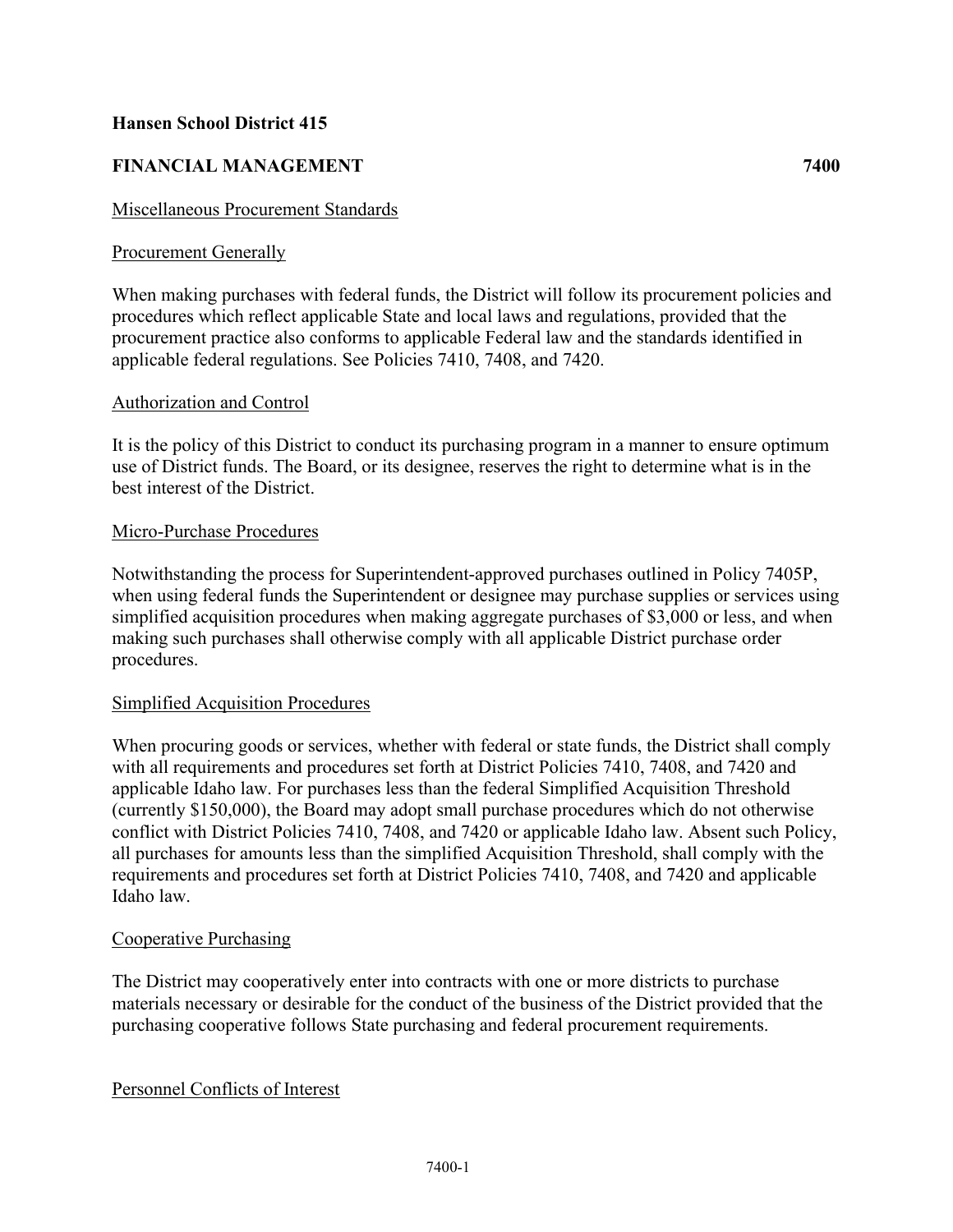No employee will make any purchase or incur any obligations for or on behalf of the District from any private business, contractor, or vendor in which or with which the employee has a direct or indirect financial or ownership interest.

Purchases or contracted services from any private business or venture in which any employee of this District has a direct or indirect financial or ownership interest will be made on a competitive bid basis strictly in accordance with the following procedures:

- 1. The interested employee, the business, the contractor, or the vendor will fully disclose, in writing, the employee's exact relationship to the business, the contractor, or the vendor;
- 2. The affected business, the contractor, or the vendor may submit a bid in compliance with the specifications outlined by the District;
- 3. The interested employee will not be involved in any part of the bidding process, including but not limited to, preparing specifications, advertising, analyzing, or accepting bids; and
- 4. This policy will apply to any organization, fund, agency, or other activity maintained or operated by the District.

No employee will solicit gifts, gratuities, favors, prizes, awards, merchandise, or commissions as a result of ordering any items or as a result of placing any purchase order with a business, contractor, or vendor on behalf of the District nor accept anything of monetary value from a business, contractor, or vendor except for unsolicited gifts of \$50 or less in value.

## Violations

Any District officer, employee, or agent who violates this policy may be subject to disciplinary action, including but not limited to a fine, suspension, or termination. Violations of law shall be referred to the local, State, or federal authority having proper jurisdiction.

| Cross Reference: 7218 |        | Federal Grant Financial Management System                   |
|-----------------------|--------|-------------------------------------------------------------|
|                       | 7235   | Fiscal Accountability and IDEA Part B Funds                 |
|                       | 7237   | Retention of Records Relating to Federal Grants             |
|                       | 7320   | Allowable Uses for Grant Funds                              |
|                       | 7320P1 | Determining Necessity and Reasonableness of Expenses        |
|                       | 7400P1 | Procurement Methods Under a Federal Award                   |
|                       | 7405   | <b>Public Works Contracting and Procurement</b>             |
|                       | 7407   | Public Procurement of Goods and Services                    |
|                       | 7410   | Petty Cash Funds                                            |
|                       | 7408   | Entering into Professional Service Contracts with Design    |
|                       |        | Professionals, Construction Managers, and Professional Land |
|                       |        | Surveyors--The Request for Qualifications Procedure         |
|                       | 7420   | <b>Personal Reimbursements</b>                              |